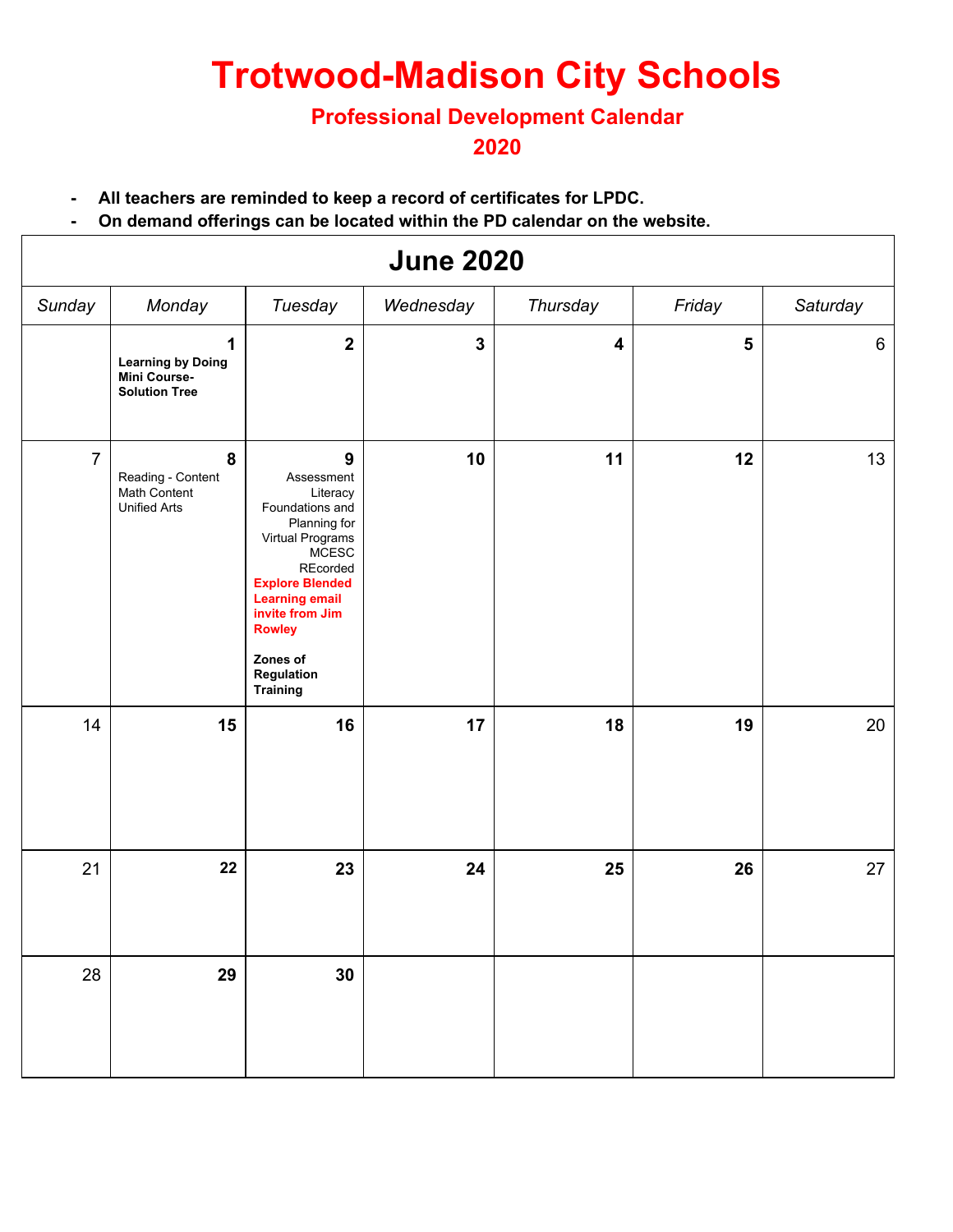## **Trotwood-Madison City Schools**

#### **Professional Development Calendar**

**2020**

| <b>July 2020</b> |                                                                                                  |                                                                                                                                                                                                                       |                                                       |                  |                         |                |
|------------------|--------------------------------------------------------------------------------------------------|-----------------------------------------------------------------------------------------------------------------------------------------------------------------------------------------------------------------------|-------------------------------------------------------|------------------|-------------------------|----------------|
| Sunday           | Monday                                                                                           | Tuesday                                                                                                                                                                                                               | Wednesday                                             | Thursday         | Friday                  | Saturday       |
|                  | <b>OTES 2.0</b><br>Framework and<br><b>HQSD will be</b><br>offered in July TBD                   | <b>TBD Month of</b><br>July<br>Reading -<br>Content<br><b>Math Content</b><br><b>Unified Arts</b><br><b>Literacy Plan</b><br><b>Work</b><br><b>Mapping and</b><br>Pacing<br>Literacy<br>Supplement<br><b>Training</b> | 1<br><b>Public Works</b><br>Available to all<br>staff | $\overline{2}$   | $\overline{\mathbf{3}}$ | $\overline{4}$ |
| 5                | $6\phantom{1}$<br>PBIS<br>Culturally<br>Responsive<br>Zones<br>Co Teach, Co Plan,<br>Co Serve PD | 7                                                                                                                                                                                                                     | 8                                                     | $\boldsymbol{9}$ | 10                      | 11             |
| 12               | 13<br>OTES 2.0<br>Framework and<br><b>HQSD</b>                                                   | 14<br>PBIS Leadership<br><b>Team Retreat</b>                                                                                                                                                                          | 15<br><b>PBIS Leadership</b><br><b>Team Retreat</b>   | 16               | 17                      | 18             |